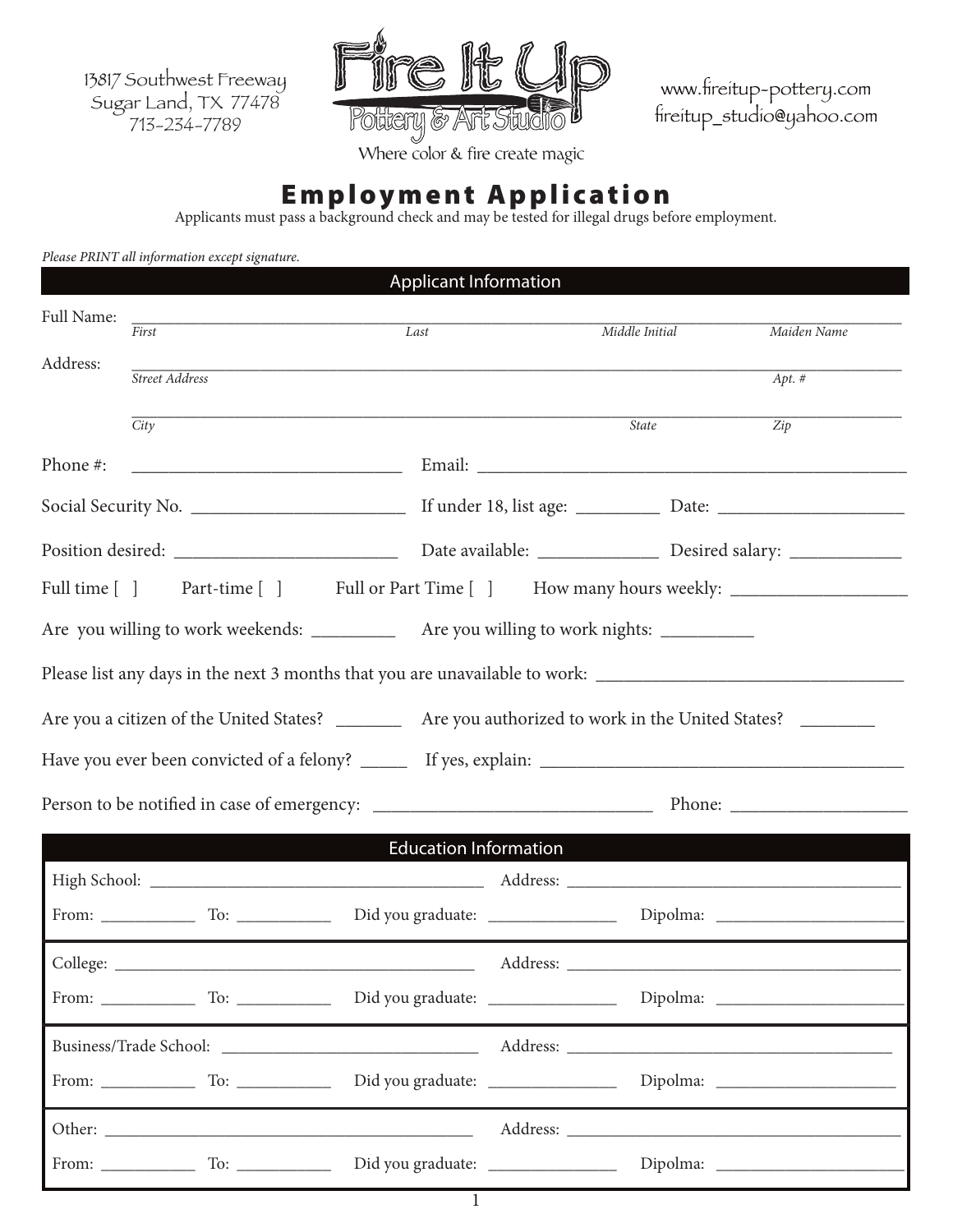## **Work Experience**

| Employer:<br>Address:<br><u> Alexandro de la contrada de la contrada de la contrada de la contrada de la contrada de la contrada de la co</u><br>Job Title:                                                                                                                            |  |
|----------------------------------------------------------------------------------------------------------------------------------------------------------------------------------------------------------------------------------------------------------------------------------------|--|
| Address:<br>Job Title:                                                                                                                                                                                                                                                                 |  |
| Employer:<br>Address:<br><u> 1989 - Johann Harry Harry Harry Harry Harry Harry Harry Harry Harry Harry Harry Harry Harry Harry Harry Harry</u><br>Job Title:<br><u> Alexandro Alexandro Alexandro Alexandro Alexandro Alexandro Alexandro Alexandro Alexandro Alexandro Alexandro </u> |  |

## References

List 3 personal references other than relatives that you have known for at least a year.

List work experience for the past 5 years beginning with your most recent employment.

| Name: |  |
|-------|--|